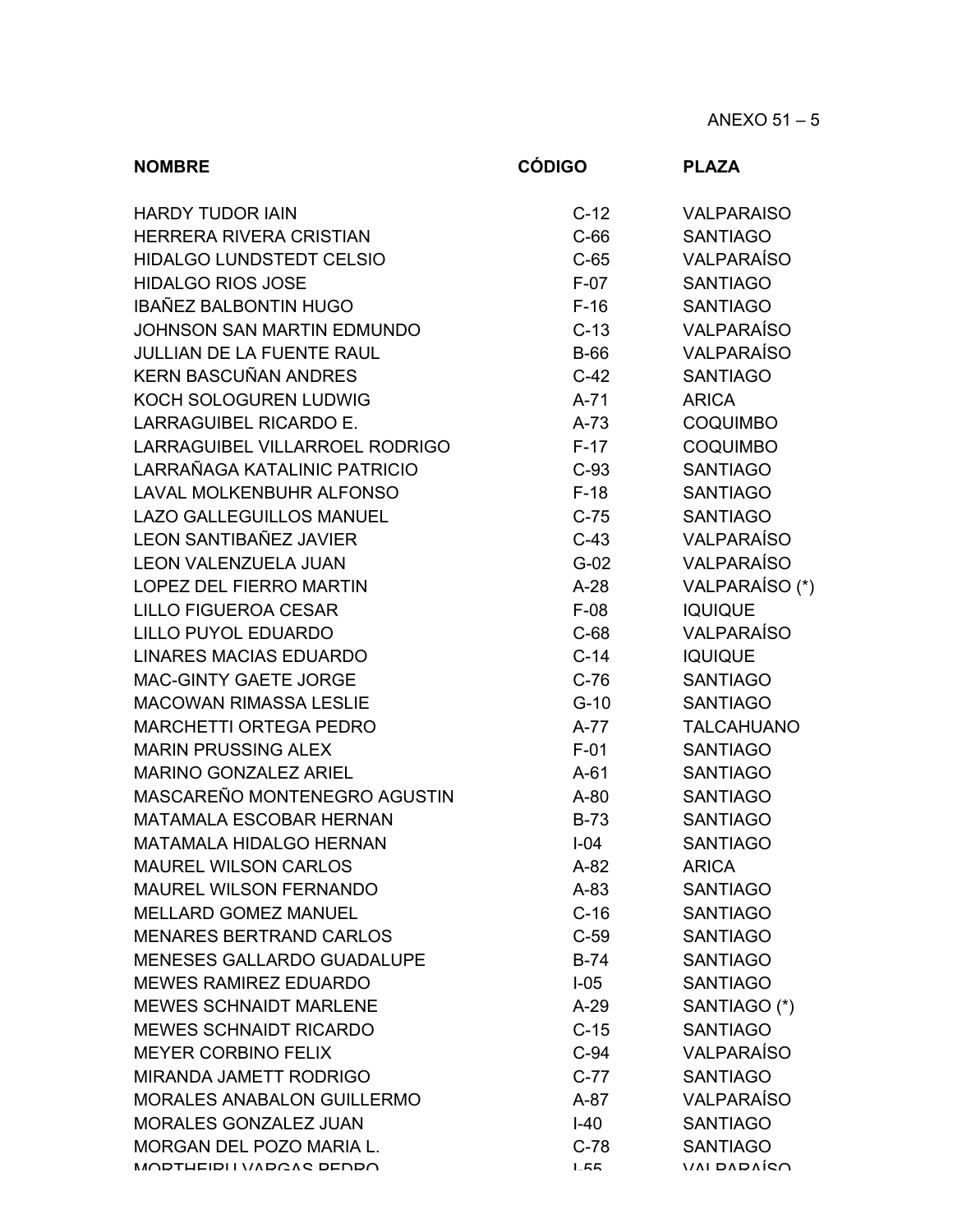ANEXO 51 – 7

| <b>NOMBRE</b>                     | <b>CÓDIGO</b> | <b>PLAZA</b>                 |
|-----------------------------------|---------------|------------------------------|
| RODRIGUEZ VIANCO LUIS RAFAEL      | $B-11$        | <b>IQUIQUE</b>               |
| ROJAS ANTONIO FERNANDO            | $B-76$        | <b>ANTOFAGASTA</b>           |
| <b>ROJAS MAC-GINTY PATRICIO</b>   | $C-45$        | <b>SANTIAGO</b>              |
| <b>ROJAS MARIN FERNANDO</b>       | $A-66$        | <b>SANTIAGO</b>              |
| ROMERO SANCHEZ ALBERTO            | $I-62$        | <b>TALCAHUANO</b>            |
| ROMERO SANCHEZ JOSE RODRIGO       | $C-96$        | <b>SANTIAGO</b>              |
| <b>ROSSI SOFFIA CARLO</b>         | $C-82$        | <b>VALPARAÍSO</b>            |
| <b>ROSSI VALLE PIERO</b>          | $I-43$        | <b>VALPARAÍSO</b>            |
| ROSSI WITTEMANN SANDRO            | $C-89$        | <b>VALPARAÍSO</b>            |
| <b>SALAS LATORRE ROLY</b>         | $C-46$        | <b>SANTIAGO</b>              |
| <b>SALAZAR VARGAS EVA</b>         | $B-13$        | <b>SANTIAGO</b>              |
| SALINAS BARRIENTOS JULIO NELSON   | $A-15$        | <b>SANTIAGO</b>              |
| SANCHEZ ACUÑA CAROLINA            | $F-10$        | <b>SANTIAGO</b>              |
| SANCHEZ FERNANDEZ JUAN ENRIQUE    | $I-52$        | <b>VALPARAÍSO</b>            |
| SANCHEZ GONZALEZ ESTANISLAO       | $C-47$        | <b>SANTIAGO</b>              |
| SANCHEZ ZUÑIGA NORMAN             | $B-15$        | <b>VALPARAÍSO</b>            |
| SANHUEZA SEPULVEDA JUAN           | $G-09$        | <b>VALPARAÍSO</b>            |
| SANTIBAÑEZ BARBOSA HERNAN FELIPE  | $B-16$        | <b>VALPARAÍSO</b>            |
| SANTIBAÑEZ LUCO PEDRO             | $B-20$        | <b>VALPARAÍSO</b>            |
| SANTIBAÑEZ VON SAINT GEORGE       | $F-11$        | <b>VALPARAÍSO</b>            |
| <b>SCHIAPACASSE MORENO QUINTO</b> | $C-26$        | <b>SANTIAGO</b>              |
| <b>SEGUEL LEIVA RODRIGO</b>       | $F-21$        | <b>SANTIAGO</b>              |
| SEPULVEDA HENRIQUEZ MANUEL        | $I-56$        | <b>SANTIAGO</b>              |
| SEPULVEDA OLGUIN ISABEL           | $C-27$        | <b>VALPARAÍSO</b>            |
| <b>SERRANO SOLAR FELIPE</b>       | $C-48$        | <b>SANTIAGO</b>              |
| <b>SERRANO SOLAR PEDRO</b>        | $B-26$        | <b>SANTIAGO</b>              |
| <b>SESNICH STEWART PATRICIO</b>   | $B-27$        | <b>IQUIQUE</b>               |
| SIERRALTA CASTILLO JAIME          | $C-28$        | <b>ANTOFAGASTA</b>           |
| SILVA CELIS FERNANDO PASCUAL      | $A-18$        | <b>SANTIAGO</b><br>$(\star)$ |
| <b>SMITH TAPIA ALAN</b>           | $C-62$        | <b>VALPARAÍSO</b>            |
| <b>SOTO ULLOA HERNAN</b>          | $F-22$        | <b>SANTIAGO</b>              |
| <b>SOTO VERA PEDRO</b>            | $I - 77$      | <b>VALPARAÍSO</b>            |
| <b>STEIN BLAU JORGE</b>           | $I-78$        | <b>SANTIAGO</b>              |
| STEPHENS VALENZUELA JORGE         | $C-29$        | <b>VALPARAÍSO</b>            |
| STEPHENS VALENZUELA JUAN CARLOS   | $B-34$        | <b>VALPARAÍSO</b>            |
| <b>TAMBLAY FLORES LEONARDO</b>    | $I-58$        | <b>SANTIAGO</b>              |
| <b>TAPIA PEREZ ELIANA</b>         | $I-64$        | <b>SANTIAGO</b>              |
| <b>TELLERIA LONGHI HERNAN</b>     | $C-97$        | <b>SANTIAGO</b>              |
| <b>TELLERIA RAMIREZ HERNAN</b>    | $B-46$        | <b>SANTIAGO</b>              |
| <b>TELLO POBLETE MARIO</b>        | $I-67$        | <b>TALCAHUANO</b>            |
| <b>TOME BICHARA ABRAHAM</b>       | $C-30$        | <b>VALPARAÍSO</b>            |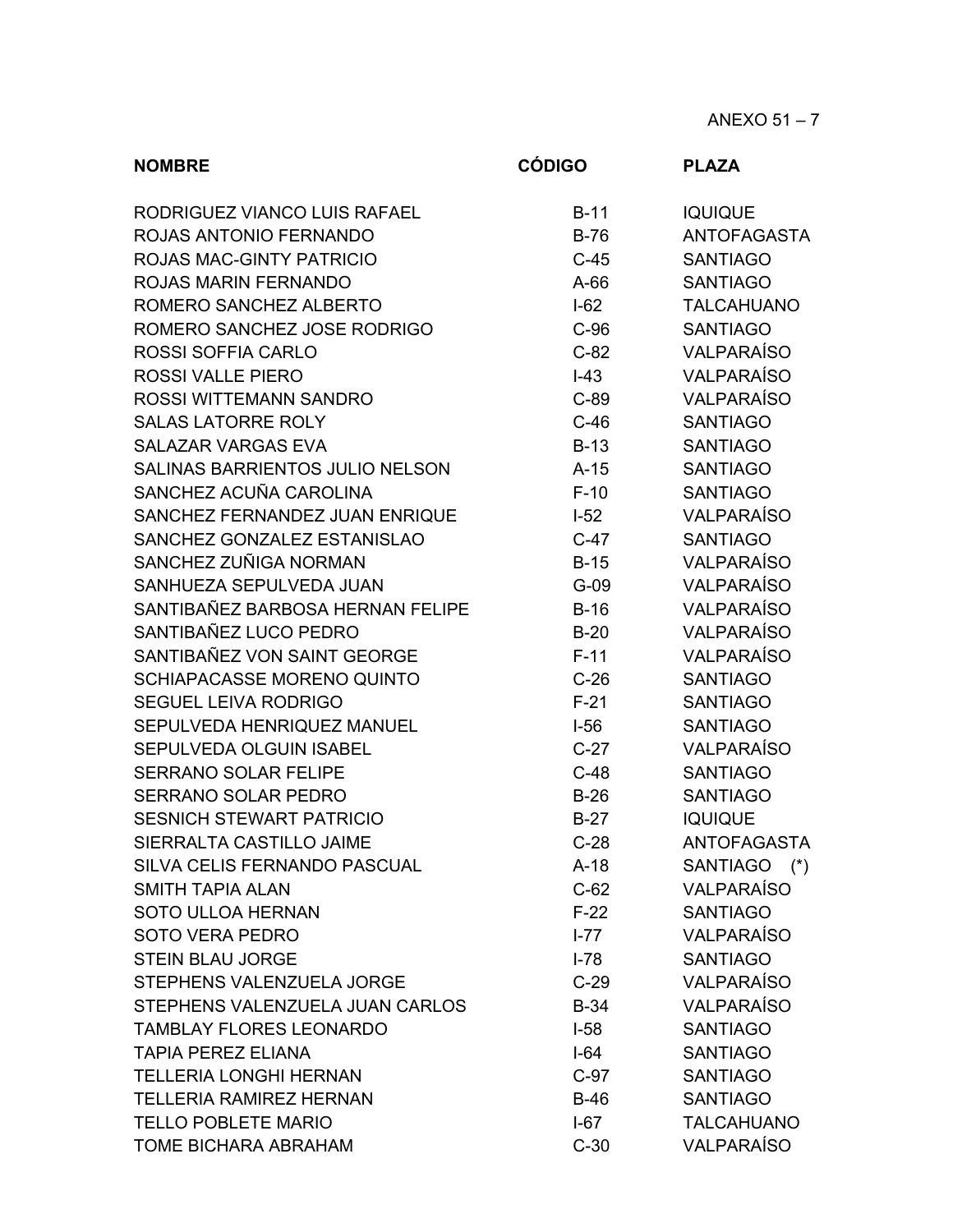## **7. DESPACHADORES ESPECIALES**

# **7.A COMPAÑÍAS TRANSPORTISTAS Y AGENCIAS DE NAVES (RANCHO)**

### **NOMBRE CÓDIGO**

| AGENCIAS MARITIMAS BROOM Y CIA. S.A                     | N <sub>0</sub> 1 |
|---------------------------------------------------------|------------------|
| AGENCIAS UNIVERSALES S.A.                               | <b>N04</b>       |
| AGENCIAS MARITIMAS BROOM Y CIA. IQUIQUE LTDA.           | <b>N05</b>       |
| AGENCIAS MARITIMAS AGENTAL LTDA.                        | <b>N06</b>       |
| AGENCIAS MARITIMAS BROOM Y CIA ANTOFAGASTA LTDA.        | <b>N07</b>       |
| AGENCIA MARITIMA BROOM AUSTRAL Y CIA, LTDA.             | N08              |
| AGENCIAS MARITIMAS BROOM Y CIA SAN ANTONIO LTDA         | N <sub>10</sub>  |
| AGENCIAS MARITIMAS BROOM Y CIA TALCAHUANO LTDA.         | <b>N11</b>       |
| AGENCIA MARITIMA DEL NORTE LIMITADA                     | N <sub>12</sub>  |
| AGENCIAS MARITIMAS SAN ANTONIO LTDA.                    | <b>N13</b>       |
| CIA. SIDERURGICA HUACHIPATO S.A.                        | N <sub>16</sub>  |
| <b>JAN TAYLOR Y CIA, S.A.</b>                           | N <sub>26</sub>  |
| INCCHCAPE SHIPPING SERVICE B.V. CHILE LIMITADA          | N <sub>27</sub>  |
| <b>JORGE LUIS CARLE ARIAS</b>                           | N <sub>29</sub>  |
| <b>KENRICK Y CIA, S.A.</b>                              | N30              |
| LUIS CARVAJAL ALVAREZ                                   | <b>N31</b>       |
| MARITIMA VALPARAISO CHILE S.A.                          | N34              |
| PORTUARIA CABO FROWARD S.A.                             | N43              |
| PUERTO LIRQUEN S.A.                                     | N48              |
| PUERTO VENTANAS S.A.                                    | N49              |
| <b>SOMARCO LIMITADA</b>                                 | <b>N55</b>       |
| SUDAMERICANA AGEN, AEREAS Y MARITIMAS SA                | <b>N56</b>       |
| ULTRAMAR AGENCIA MARITIMA LIMITADA                      | <b>N60</b>       |
| SERVICIOS INTEGRALES DE TRANSITOS Y TRANSFERENCIAS S.A. | N61              |
| AGENCIAS MARITIMAS BROOM Y CIA. (ARICA) S.A             | N <sub>62</sub>  |
| SOCIEDAD COMERCIAL INTERNATIONAL SHIPPING LTDA.         | N63              |
| <b>EMILY CARGO CHILE LTDA</b>                           | $N65$ (*)        |
| STAR BROKER S.A.                                        | $N66$ (*)        |
| NYK SUDAMERICA (CHILE) S.A.                             | $N67$ $(*)$      |
| BERTLING LOGISTICS CHILE S.A.                           | N68 (*)          |

# **COMPAÑÍAS AÉREAS**

| TAM LINEAS AEREAS S.A.                       | $M01$ (*)       |
|----------------------------------------------|-----------------|
| <b>LAN CHILE</b>                             | M02             |
| AEROLINEAS ARGENTINAS S.A.                   | M05             |
| SOCIETE AIR FRANCE                           | M08             |
| AMERICAN AIRLINES INC, AGENCIA EN CHILE      | M <sub>10</sub> |
| AEROVIAS NACIONALES DE COLOMBIA S.A. AVIANCA | M11             |
| COMPAÑÍA PANAMEÑA DE AVIACION S.A.           | M <sub>14</sub> |
| IBERIA LINEAS AEREAS DE ESPAÑA S.A.          | M <sub>16</sub> |
| TRANSPORTES AEREOS DEL MERCOSUR S.A.         | M <sub>19</sub> |
| <b>LLOYD AEREO BOLIVIANO</b>                 | M <sub>21</sub> |
| <b>MARTIN AVIATION CHILE S.A.</b>            | M23             |
| PLUNA LINEAS AEREAS URUGUAYAS S.A.           | M <sub>25</sub> |
| 1100000                                      | いいへ             |
|                                              |                 |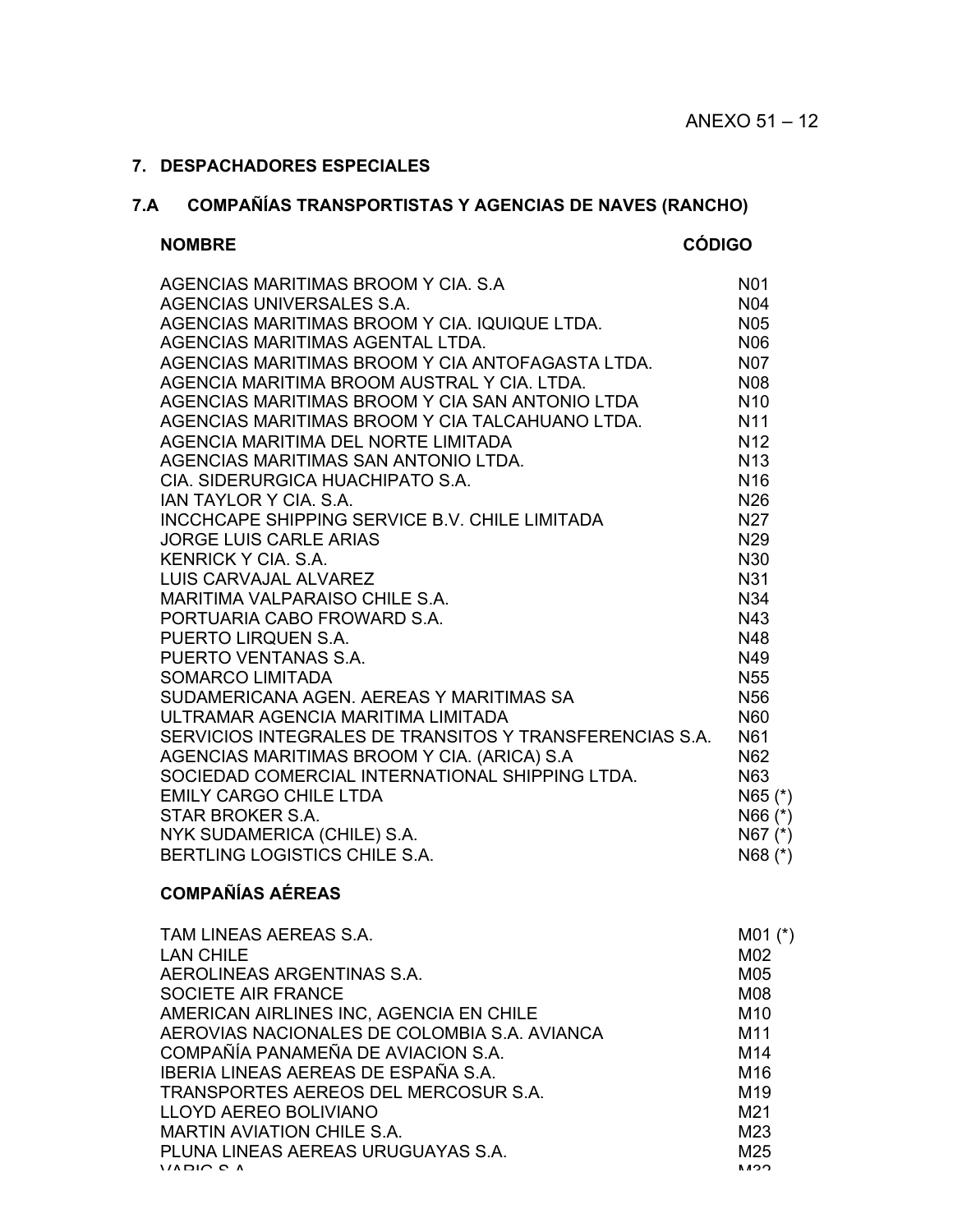# **COMPAÑÍAS DE TRANSPORTE MARÍTIMO**

| NAV. CHILENA DEL PACIFICO S.A.                | M42 |
|-----------------------------------------------|-----|
| COMERCIAL Y SERVICIOS ARIRANG CHILE CIA. LTDA | M53 |
| AG. NAVIERA MIGUEL BASCUÑAN PAVEZ S.A.        | M54 |

### **PROVEEDORES DE NAVES**

| <b>SAMIA MONTANARES GOMEZ</b>                                | P01             |
|--------------------------------------------------------------|-----------------|
| COMPAÑIA DE PETROLEOS DE CHILE S.A.                          | P <sub>02</sub> |
| JOVITA CUPERTINA HERNANDEZ HERNANDEZ                         | P04             |
| COMERCIAL MARITIMA INDUSTRIAL EL FARO SOCIEDAD ANONIMA       | P <sub>05</sub> |
| SERVINAUT LTDA.                                              | <b>P07</b>      |
| J.V.G. S.A.                                                  | P08             |
| SOMARCO LTDA.                                                | P09             |
| COMERCIAL COVADONGA ASTUR LTDA.                              | P <sub>10</sub> |
| <b>MARITIMA GUERRERO LTDA</b>                                | P <sub>11</sub> |
| SOCIEDAD COMERCIAL DE COMBUSTIBLE Y LUBRICANTES LTDA         | P <sub>12</sub> |
| JUDITH DEL PILAR GUERRERO OYARCE                             | P <sub>14</sub> |
| COM. MARITIMA E IND. GOMEZ BRETON HERMANOS LTDA.             | P <sub>15</sub> |
| S.A.A.M.                                                     | P <sub>17</sub> |
| PUERTO VENTANAS S.A.                                         | P <sub>19</sub> |
| SEBASTIAN DEL CARMEN NEIRA MARTINEZ                          | P <sub>20</sub> |
| <b>ZUANI DOMINGUEZ TOLEDO</b>                                | P <sub>21</sub> |
| HERIBERTO OSCAR MUÑOZ TORRES                                 | P <sub>23</sub> |
| <b>JUAN ALFREDO PACHECO RIVERA</b>                           | P <sub>24</sub> |
| <b>ELLIET MARIA LOPEZ GOMEZ</b>                              | P <sub>26</sub> |
| DISTRIBUIDORA AGRICOLA Y FRUTERA AGROVAL LIMITADA            | <b>P27</b>      |
| DISTIBUIDORA FRUTERA Y AGRICOLA LAGO BLANCO LIMITADA         | P <sub>29</sub> |
| SOCIEDAD DE SERVICIOS POLO SUR LIMITADA                      | P30             |
| <b>ESSO CHILE PETROLERA LTDA.</b>                            | P32             |
| SOCIEDAD COMERCIAL ANA MARIA MIZUNUMA GALVEZ Y CIA. LTDA P33 |                 |
| HANS GERALD PARRA RIQUELME                                   | P34             |
| <b>STEMA LTDA.</b>                                           | P36             |
| UNICORN MARINE SUPPLY                                        | <b>P37</b>      |
| <b>E.S.G. SHIP SUPPLIERS</b>                                 | P38             |
| CORCORAN Y COMPAÑIA LIMITADA                                 | P40             |
| <b>VERONICA SOLEDAD FERNANDEZ DIAZ</b>                       | P41             |
| LUCY ALEJANDRA MERINO SEPULVEDA                              | P44 (*)         |
| FRANCO MATTIOZZI Y CIA. LTDA                                 | P45             |
| COMERCIAL SAM WHA CHILE LTDA.                                | P46             |
| SOCIEDAD JUAN CARLOS CARRASCO Y COMPAÑIA LIMITADA            | P48             |
| <b>JUANA CERDA Y CIA, LTDA</b>                               | P49             |
| <b>CECILIA PEREZ VEGA</b>                                    | P <sub>51</sub> |
| PEDRO IGNACIO HEREDIA CABEZAS                                | P <sub>53</sub> |
| COMPAÑIA FRIGORIFICOS DE MAGALLANES S.A.                     | P <sub>55</sub> |
| SHELL CHILE SOCIEDAD ANONIMA COMERCIAL E INDUSTRIAL          | P <sub>56</sub> |
| PINTURAS HEMPEL CHILE LTDA.                                  | <b>P57</b>      |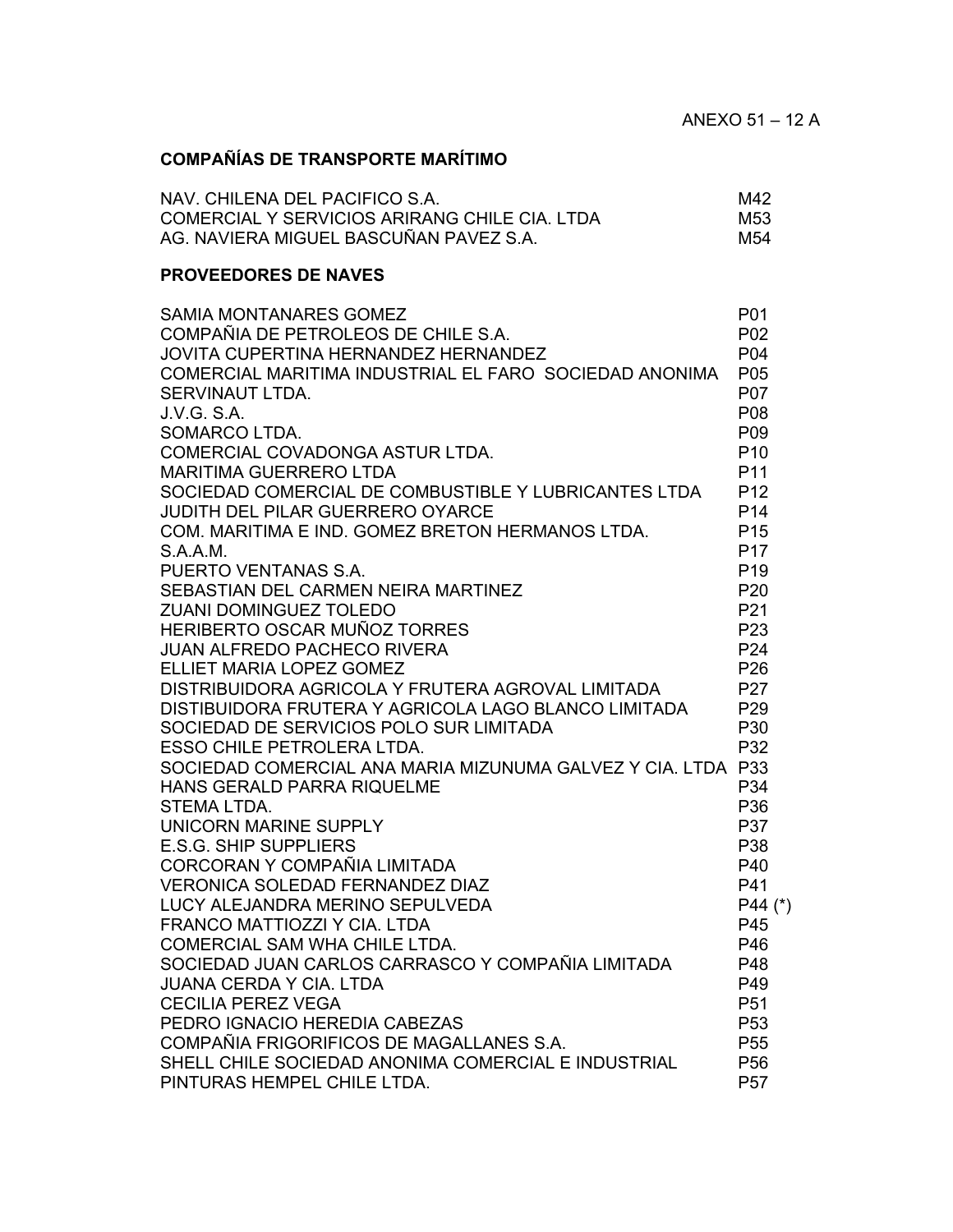| SOCIEDAD COMERCIAL DE SERVICIOS TECNICOS MARITIMOS LTDA. P62<br><b>CHILE MAR LIMITADA</b><br>COMERCIAL ARANCIBIA TAGLE Y CIA. LTDA<br><b>VALPARAISO SHIP SERVICES S.A.</b><br>INDUSTRIAL Y COMERCIAL IMPEX S.A.<br>SOCIEDAD DISTRIBUIDORA Y COMERCIAL XIMA LTDA.<br>COMPAÑIA MARITIMA UNITOR LTDA.<br>SOCIEDAD COMERCIAL JORDAN Y CIA. LTDA.<br>PROVEDURIA DE BARCOS LIMITADA<br>YAVAC Y COMPAÑIA LIMITADA<br>PROVEEDORES MARITIMOS SAN MARINO LTDA<br>ROBERT STEWART Y CIA. LTDA.<br><b>ESSO CHILE COMERCIAL LIMITADA</b><br>OCEANQUIMICA S.A.<br><b>CARLOS MARCELO BRIONES ALARCON</b><br>FERRETERIA NAVAL S.A.<br>PROVEMAR S.A.<br>LUIS SEGUNDO GONZALEZ VELIZ<br>EDGARDO ALEXIS GARRIDO GACITUA<br>LEONARDO DANIEL MORENO SOZA<br>SOCIEDAD COMERCIAL E INVERSIONES GALICIA S.A.<br><b>GANDARA CHILE S.A.</b><br><b>QUALITY SHIP SUPPLY S.A.</b><br><b>GEORGINA DEL CARMEN PIZARRO BAEZA</b><br><b>PROVIMAR LTDA</b><br>CONSTRUCTORA Y PROVEEDORA VIRGO TRADING<br>EDUARDO AGUILERA GUAJARDO<br><b>CHIN MO JANG</b><br>ACOSTA Y VERGARA SERVICIOS LIMITADA<br>SEBASTIAN DEL CARMEN NEIRA MARTINEZ<br>SOCIEDAD NACIONAL DE OLEODUCTOS S.A. | P63<br>P68<br>P69<br>P71<br>P72<br>P73<br>P75<br>P77<br>P79<br>P81<br>P83<br>P84<br>P85<br>P87<br>P89<br>P90<br>P91<br>P <sub>92</sub><br>$P93$ (*)<br>P94<br>P95 (*)<br>P96<br>P98<br>P99 (*)<br>Q <sub>02</sub><br>Q <sub>04</sub><br>Q <sub>05</sub><br>Q <sub>06</sub><br>Q <sub>07</sub><br>Q <sub>08</sub> |
|----------------------------------------------------------------------------------------------------------------------------------------------------------------------------------------------------------------------------------------------------------------------------------------------------------------------------------------------------------------------------------------------------------------------------------------------------------------------------------------------------------------------------------------------------------------------------------------------------------------------------------------------------------------------------------------------------------------------------------------------------------------------------------------------------------------------------------------------------------------------------------------------------------------------------------------------------------------------------------------------------------------------------------------------------------------------------------------------------------------------------------------------|------------------------------------------------------------------------------------------------------------------------------------------------------------------------------------------------------------------------------------------------------------------------------------------------------------------|
|                                                                                                                                                                                                                                                                                                                                                                                                                                                                                                                                                                                                                                                                                                                                                                                                                                                                                                                                                                                                                                                                                                                                              |                                                                                                                                                                                                                                                                                                                  |
|                                                                                                                                                                                                                                                                                                                                                                                                                                                                                                                                                                                                                                                                                                                                                                                                                                                                                                                                                                                                                                                                                                                                              |                                                                                                                                                                                                                                                                                                                  |
|                                                                                                                                                                                                                                                                                                                                                                                                                                                                                                                                                                                                                                                                                                                                                                                                                                                                                                                                                                                                                                                                                                                                              |                                                                                                                                                                                                                                                                                                                  |
|                                                                                                                                                                                                                                                                                                                                                                                                                                                                                                                                                                                                                                                                                                                                                                                                                                                                                                                                                                                                                                                                                                                                              |                                                                                                                                                                                                                                                                                                                  |
| ADMINISTRADORA DE SERVICIOS CHILE LIMITADA                                                                                                                                                                                                                                                                                                                                                                                                                                                                                                                                                                                                                                                                                                                                                                                                                                                                                                                                                                                                                                                                                                   | Q <sub>09</sub>                                                                                                                                                                                                                                                                                                  |
| JUAN SALGADO E HIJO LTDA.                                                                                                                                                                                                                                                                                                                                                                                                                                                                                                                                                                                                                                                                                                                                                                                                                                                                                                                                                                                                                                                                                                                    | Q10                                                                                                                                                                                                                                                                                                              |
| <b>BARCEMINA SAEZ FUENTES Y OTRO</b>                                                                                                                                                                                                                                                                                                                                                                                                                                                                                                                                                                                                                                                                                                                                                                                                                                                                                                                                                                                                                                                                                                         | Q11                                                                                                                                                                                                                                                                                                              |
| DAM S.A.<br>SONIVER Y CIA LTDA                                                                                                                                                                                                                                                                                                                                                                                                                                                                                                                                                                                                                                                                                                                                                                                                                                                                                                                                                                                                                                                                                                               | $Q12$ (*)<br>$Q13$ (*)                                                                                                                                                                                                                                                                                           |
| SOCIEDAD PROVEEDORA DE NAVES LTDA.                                                                                                                                                                                                                                                                                                                                                                                                                                                                                                                                                                                                                                                                                                                                                                                                                                                                                                                                                                                                                                                                                                           | $Q14$ $(*)$                                                                                                                                                                                                                                                                                                      |
| <b>KENT MARCELO SUWA VILLALOBOS</b>                                                                                                                                                                                                                                                                                                                                                                                                                                                                                                                                                                                                                                                                                                                                                                                                                                                                                                                                                                                                                                                                                                          | $Q15$ (*)                                                                                                                                                                                                                                                                                                        |
| TOTAL PETROCHEMICALS CHILE S.A.                                                                                                                                                                                                                                                                                                                                                                                                                                                                                                                                                                                                                                                                                                                                                                                                                                                                                                                                                                                                                                                                                                              | $Q16$ (*)                                                                                                                                                                                                                                                                                                        |
| SOCIEDAD COMERCIAL E INDUSTRIAL AGROMAR LTDA.                                                                                                                                                                                                                                                                                                                                                                                                                                                                                                                                                                                                                                                                                                                                                                                                                                                                                                                                                                                                                                                                                                | $Q17$ (*)                                                                                                                                                                                                                                                                                                        |
| <b>MARIA INES PINTO MARCHANT</b>                                                                                                                                                                                                                                                                                                                                                                                                                                                                                                                                                                                                                                                                                                                                                                                                                                                                                                                                                                                                                                                                                                             | $Q18$ $(*)$                                                                                                                                                                                                                                                                                                      |
| ECOSUR S.A.                                                                                                                                                                                                                                                                                                                                                                                                                                                                                                                                                                                                                                                                                                                                                                                                                                                                                                                                                                                                                                                                                                                                  | $Q19$ (*)                                                                                                                                                                                                                                                                                                        |
| TILLERIA Y TILLERIA Y COMPAÑIA LTDA.<br>YANET ESTER ALDAY GARCIA                                                                                                                                                                                                                                                                                                                                                                                                                                                                                                                                                                                                                                                                                                                                                                                                                                                                                                                                                                                                                                                                             | $Q20$ (*)<br>$Q21$ $(*)$                                                                                                                                                                                                                                                                                         |
|                                                                                                                                                                                                                                                                                                                                                                                                                                                                                                                                                                                                                                                                                                                                                                                                                                                                                                                                                                                                                                                                                                                                              |                                                                                                                                                                                                                                                                                                                  |

**NOMBRE CÓDIGO**